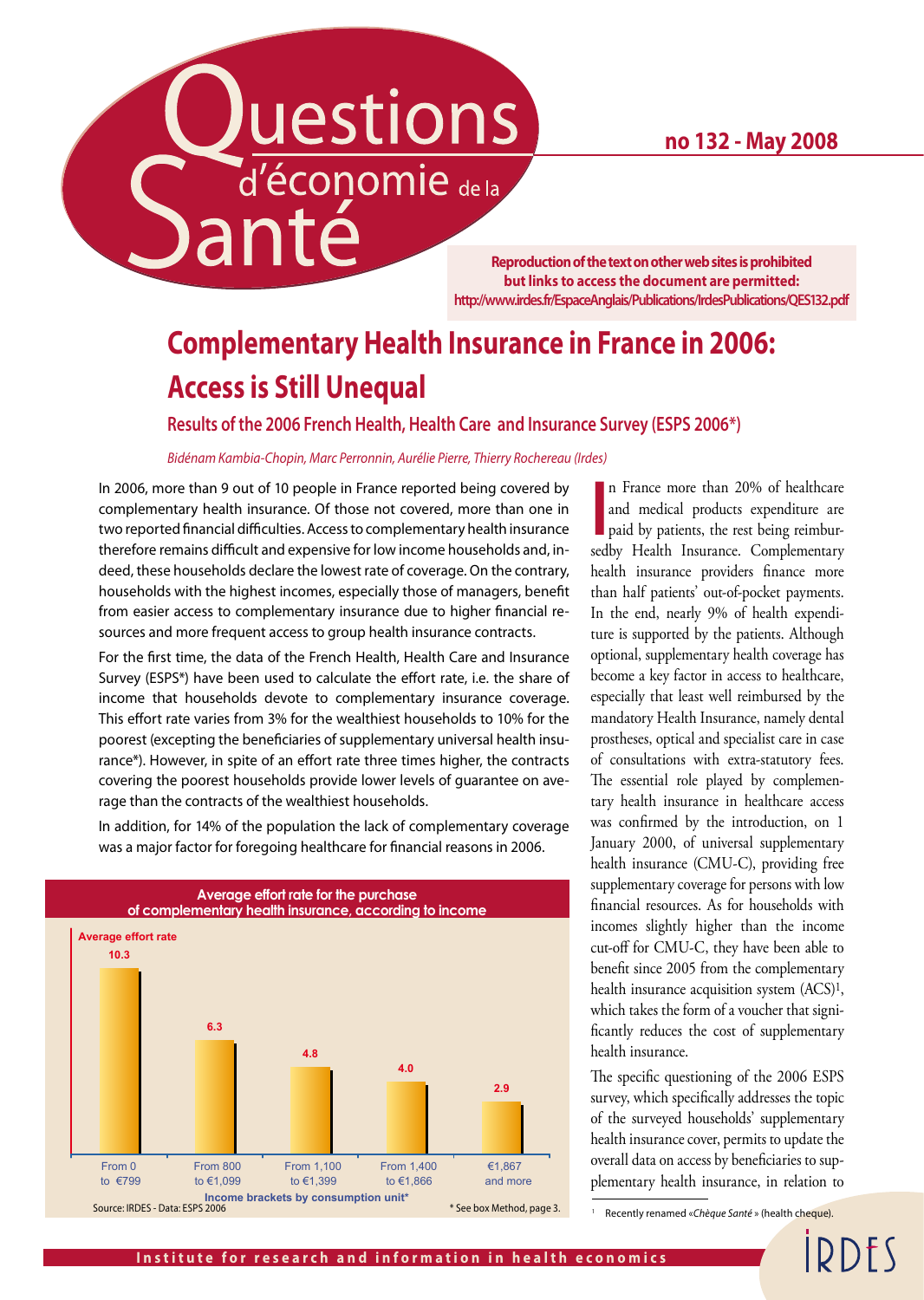their socioeconomic characteristics (Allonier *et al.*, 2008).

#### **More than 9 out of 10 people are covered by complementary health insurance**

According to the ESPS survey, nearly 93% of the French population report having complementary health insurance, 4% of them being covered by universal supplementary health insurance (CMU-C). The ESPS survey nonetheless underestimates the proportion of CMU-C beneficiaries since, according to ministerial statistics, the coverage rate of metropolitan France's population was 7.5% in 2006. This underestimation is due to the under-representation of those the most exposed to economic fragility, which is common to surveys in general population. In order to obtain a survey sample large enough to carry out specific studies on CMU-C beneficiaries, an additional sample of the latter (1,700 people) was interviewed in 2006. This sample has not been taken into account in this analysis.

#### **Managers have access to complementary group contracts more often than workers**

More than half of working people's complementary health insurance contracts (excluding CMU-C) are taken out through companies (61%). Households of managerial staff are by far the most frequent beneficiaries of group contracts: 77% of contracts taken out by them are group policies *versus* 54% for unskilled workers and 44% for the households of shop employees.

Employers generally sponsor an average of 50% of group contracts' premiums (Couffinhal *et al.*, 2004), amounting to a substantial payment in kind for the employees2. Beneficiaries' appreciation is made evident by comparing the price/quality ratio of, respectively, group contracts and individual contracts: 84% of group contracts beneficiaries think they enjoy a good price/ quality ratio (including 23% very good) *versus* nearly 78% for contracts taken out individually (of which 11% feel they are very good).

### **Survey objectives**

**sour**

**ces**

Since 1988, the French Health, Health Care and Insurance Survey (ESPS\*) has questioned Metropolitan France's residents on their health status, their use of health services and their health insurance cover. Due its frequency, the scope of its questions and their longitudinal dimension, it participates in evaluating health policies, monitoring public health problems in the overall population and it is useful in assisting research in health economics and social sciences. The specific characteristic of ESPS is that it is based on a single survey, composed of a sample of persons covered by Health Insurance. This procedure permits in particular matching survey data with those taken from the service files of the Health Insurance administrations, thereby providing more accurate knowledge of healthcare consumption in terms of volume and expense.

**Presentation of the ESPS survey**

The sampling mode guarantees constant representativeness of the French metropolitan population through time. Thus it not only permits taking regular snapshots of health and access to healthcare and supplementary insurance, it also permits monitoring individual itineraries.

#### **New questions and the first results of the 2006 survey**

In 2006, the ESPS survey questioned 8 000 households and 22 000 individuals. Besides a standard socio-demographic module (age, sex, household composition, socio-professional category, income, occupation, education), it includes highly detailed information on state of health, the patient's experience of the healthcare system, supplementary health insurance coverage and other aspects of socioeconomic status. New questions have been incorporated for respondents relating to the reform of attending physician, respiratory health, living conditions during childhood and the state of parents' health.

The first results of the 2006 ESPS survey are prestented in a report, along with an initial evaluation of the Preferred Doctor reform and an analysis of the weight of household outof-pocket expenditure on individual supplementary health insurance coverage. A full presentation of this report is available on the IRDES website:

www.irdes.fr/EspaceRecherche/BiblioResumeEtSommaire/2008/rap1701.htm

## **BACKGROUND…**

**The French Health, Health Care and Insurance Survey (ESPS\*) carried out by IRDES every two years on the general population draws up a table of the health status, healthcare consumption and health insurance in France.**

**It comprises in particular specific questions on the supplementary health insurance policies taken out by the households surveyed. By linking these data with socio-demographic characteristics and respondents' health status , the ESPS provides a unique source of information on complementary health insurance.** 

**It permits the creation of a global view of access to supplementary health insurance coverage and the level of guarantees in the policies. Thus, it forms a relatively complete triptych of the topic alongside the survey on company supplementary health insurance carried out by IRDES and the DREES survey on supplementary health insurance companies.**

#### **A greater financial effort for modest and elderly households**

For the first time, the weight of a complementary health insurance contract in the household budget has been studied in the ESPS survey (Kambia-Chopin *et al.*, 2008). This burden, known as effort rate, corresponds to the share of household income devoted to purchasing a complementary health insurance contract. It should be pointed out that effort rate could only be evaluated for beneficiaries of an individual contract, i.e. a contract not taken out through a company. Indeed, it is more difficult to collect data pertaining to group contracts as employees do not always know the amount of their premium, which is often deducted directly from their salary. We have also excluded CMU-C beneficiaries as they do not have to pay for their complementary health insurance.

Consequently, when focusing solely on individual contracts, households' effort rate increases substantially when income decreases. It is 2.9% for the wealthiest households and increases progressively to reach 10.3% for the poorest households. Although the poorest households' effort rate is high, the sums they devote to purchasing complementary health insurance are less than those spent by better-off households. Therefore in spite of making greater financial efforts, the poorest



Furthermore, these policies are exemppt of social and tax charges.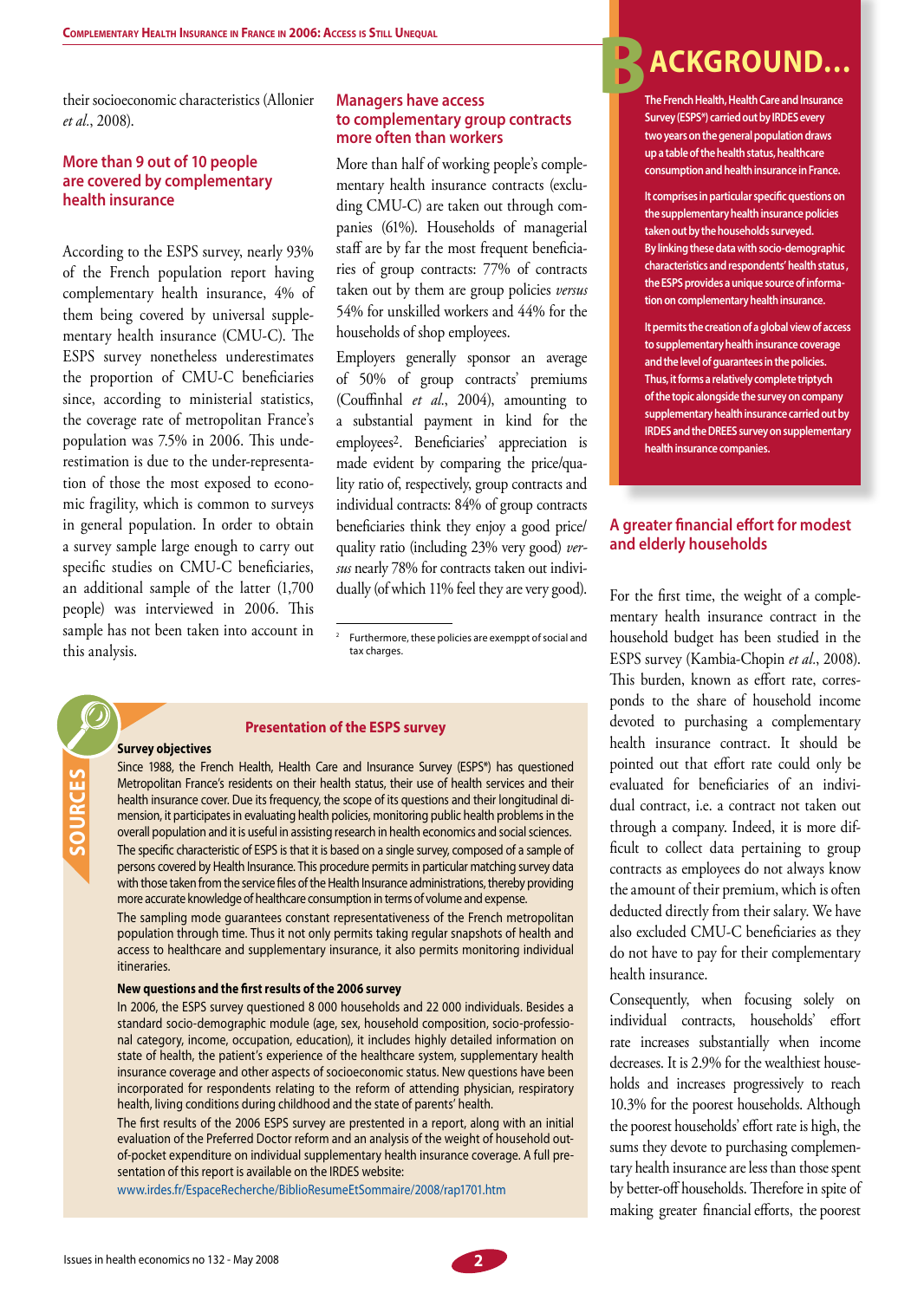#### **Effort rate for purchasing complementary health insurance according to householder's professional category Percentage of income devoted to purchasing complementary health insurance** Managers, intellectual professions Intermediate professions Administrative employees Skilled workers Unskilled workers Shop employees **6.5 6.4 5.7 5.2 4.3 3.8** Source: IRDES - Data: ESPS 2006

households take out contracts with lower guarantees on average than those taken out by the wealthier households.

Effort rate varies considerably according to householder professional category: it is more than 6% of income for shop employees and unskilled workers *versus* less than 4% for managers and the intellectual professions (*cf.* chart below).

Furthermore, the older the householder, the more the amount of the premium represents a financial effort. The effort rate is 7.1% for households whose head is older than 65, and more than 3.2% when they are less than 30. Elderly persons with greater healthcare needs devote a large share of their income to purchasing supplementary benefit.

#### **Absence of complementary coverage mainly depends on the level of income and social status**

In 2006, more than 7% of French residents declared that they did not benefit from complementary health coverage. The rate of non-beneficiaries varies according to age. Although it is low at the beginning of life (about 6% up to 19 years old), it increases for the 20-29 age group (11%), then lowers with age from 30 to 60 years old (about 5% from 50 to 59 years old), and then increases (12% for 80 years old and older). However, the rate of noncoverage by complementary health insurance is most affected by social situation, especially income. Indeed 14.4% of persons living in households with less than €800 per month have no complementary coverage. This rate falls regularly as income increases. This rate is only 3% for the wealthiest households (those with a monthly income per consumption unit higher than  $\epsilon$ 1,867). These results confirm the decisive role of income in access to complementary health coverage (Marical, de Saint Pol, 2007).

Similar differences can be seen according to social status. Fewer than 5% of persons living in a household whose reference person is a manager are not covered, whereas this proportion is about 15% in households of shop employees and unskilled workers. This difference results not only from lower financial resources, but also from less access to complementary group contracts (Franscesconi *et al.*, 2006).

With 18% of persons not covered, the unemployed form the group for which access to complementary health insurance is the most difficult. In addition to the difficulty caused by their weak financial resources, they are unable to benefit from a group contract3.

More generally, financial reasons are the main motive given by more than half of those concerned (53%) to explain the lack of private supplementary health insurance. The other reasons given are good health (17%) or, on the contrary, the fact of benefiting from 100% coverage in the case of protracted illnesses (14%).

It should be noted that although the unemployed do not have access to group contracts, in the framework of the Evin law of 31 December 1989 and under certain conditions, they can benefit from the extension of the contract they had through their last employer. Nonetheless this situation is not widespread, in most cases, only employees actually working in the company are covered by its group contract.

#### **Income per consumption unit** By using a scale of equivalence, the income per consumption unit (CU) permits comparing the living standards of households of different sizes and compositions. We use the OECD scale which applies the following weighting: **met hod**

- 1 UC for the first adult of the household;
- 0.5 UC for the other persons of 14 or older;
- 0.3 UC for children under 14.

**Example** : a household composed of a father, mother, child of 16 and another of 12 has a UC of 2.3 (1+0.5+0.5+0.3). The household income per UC is equal to the total household income divided by 2.3.



14.4% of people from households whose income per consumption unit (CU) is lower than €800 are not covered by complementary health insurance. This rate of non-coverage may appear high due to the presence of beneficiaries of universal supplementary health coverage (CMU-C\*) in this income bracket. However, as the income cut-off for being eligible to universal health insurance coverage is quite low (about €600 by CU), only 16% of people whose income per CU is lower than €800 benefit from it. In addition, a certain number of potential CMU-C beneficiaries do not claim their rights and do not have any complementary health coverage.